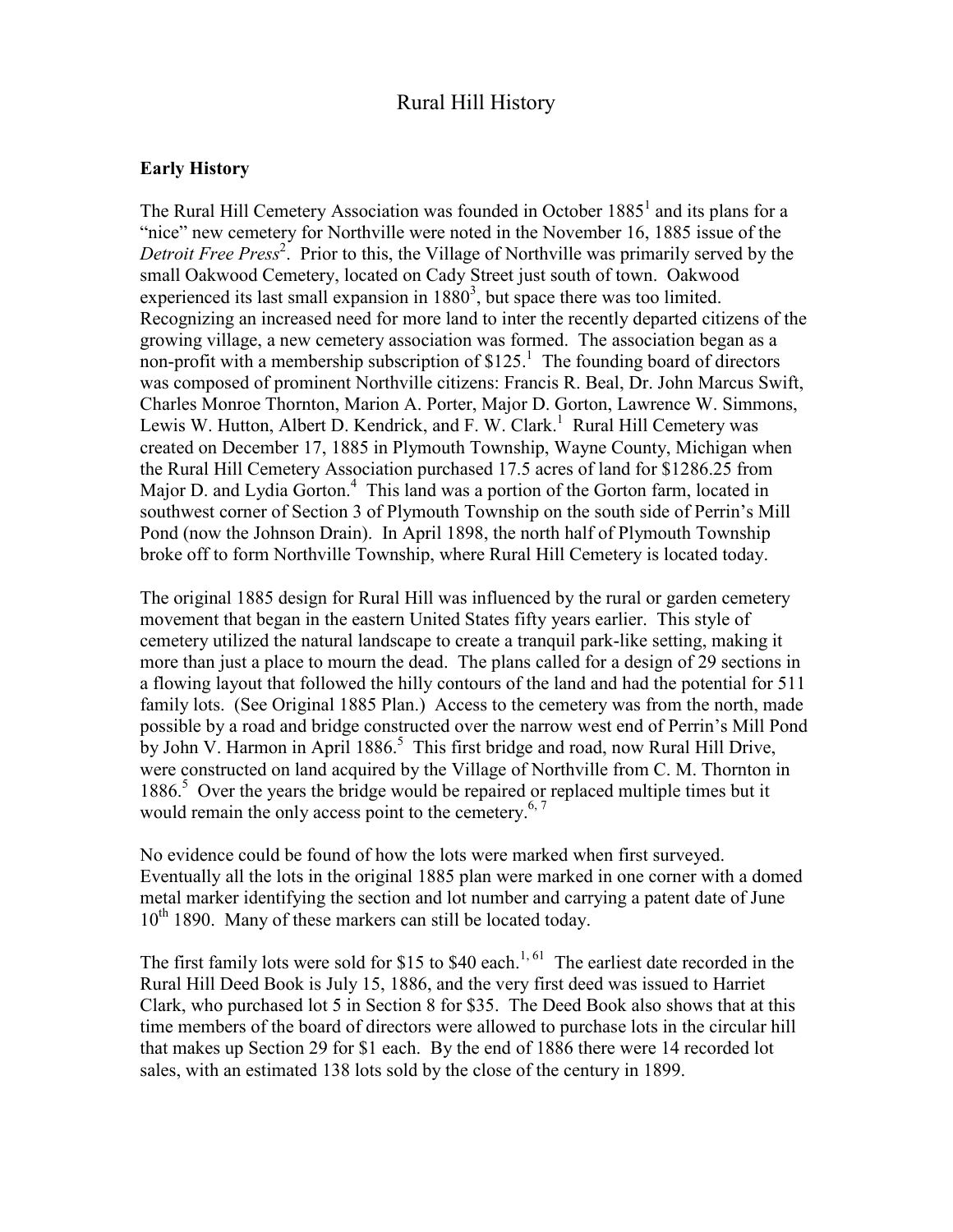The first burial took place in April 1886, before the first deed of sale was recorded. This burial was mentioned in a short article about the new Rural Hill cemetery in Northville in the April 23, 1886 issue of the *Ann Arbor Democrat* which reported that "the first interment occurred there last week."<sup>8</sup> The name of this individual is not recorded, but a transcription of Rural Hill interment records conducted by the Burton Abstract and Title Company in 1908 9, 62 infers that it was probably Myrtie E. Siver. Myrtie died on March 22, 1886 and was the single, 23-year-old sister of the Harriet Clark who was issued the first recorded deed in July of that same year.

By the end of May 1889 the cemetery had a water supply. It was described as "a system of waterworks … for the benefit of lot owners, involving a 1400-barrel reservoir and underground pipes."<sup>10</sup> Possible remains of this system may be the 20ft diameter stonewalled depression located in the wooded area southwest of the Veterans Section.

In 1903 the cemetery was restaked with vitrified clay posts to augment the already existing metal markers.<sup>11</sup> These two styles of marker, along with the marble corner markers privately installed in some family lots, were very helpful in defining lots in the older sections of the cemetery.

## **Reorganization and Growth**

After 23 years of operation, the Rural Hill Cemetery Association was reorganized on July 8, 1908 for another 30 years. The new directors were James A. Dubuar, Lawrence W. Simmons, Frank N. Clark, Charles Monroe Thornton, E. M. Brigham, George Clark, Arthur D. Brooks and Edward H. Lapham.<sup>1, 12</sup> One act of the new association was "the laying out of some new drives to further beautify the place" under the supervision of L. W. Simmons, the association president.<sup>13</sup> Also in the summer of 1908, the Village of Northville replaced the old access bridge to the cemetery with a new one constructed of iron and cement. $6, 14$ 

By the early 1920s, many of the prime family lots were already claimed. The Rural Hill Deed Book records an additional 143 whole or half lots sold between 1900 and 1920. There were still lots available in the old sections, but many of these had undesirable characteristics such as insufficient drainage or a steep slope. Large portions of Sections 15 and 16, as well as the northern end of the original Section 19, had especially poor drainage. Issues with slope were detractors in Sections 20 to 24, Section 11, and the southeast end of Section 10.

With the number of attractive lots dwindling, additional acreage was acquired around the end of 1922 on the west side of the cemetery. By May 1923 it was reported that this new "addition consisting of four and half acres . . . has been graded and otherwise improved during the past few months making a very decided improvement to this 'city of the dead'."<sup>15</sup> This new addition allowed for the creation of Sections 30 to 37. (See 1923) Addition.) This area was designed to be more memorial park-like, with a linear layout of lots, but still allowing upright gravestones. Early sales in Sections 34 and 37 were for whole family lots, with some being split into partial lots. As lot sales in the others sections of this new addition continued, it became more prevalent to divide lots into halves or quarters consisting of only four or two graves.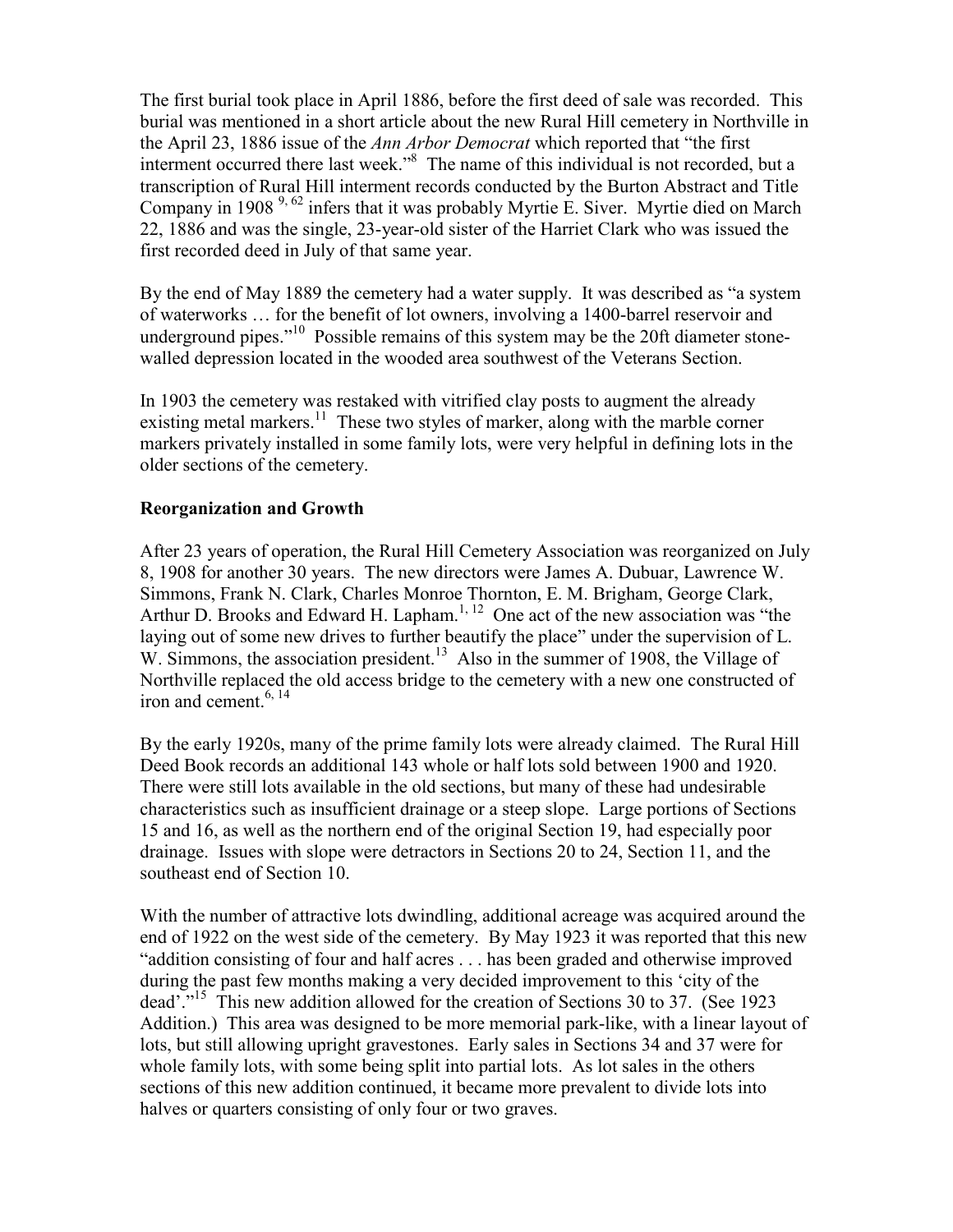The new western addition was enhanced by a mausoleum built of white Bedford stone with a marble interior by the Flowers Mausoleum Company of Toledo, Ohio.<sup>16</sup> The completed structure consisted of 184 crypts, an additional 16 crypts greater than the original plan due to the great demand.<sup>17</sup> Located in the southern portion of Section 33, in the area originally encompassing lots 1 through 12, the mausoleum was constructed at a cost of \$60,000.<sup>1</sup> After completion, the first entombments were Mrs. W. H. Yerkes and Hiram Holmes in October 1924.<sup>18</sup> In the spring of 1925, the Mausoleum Crypt Holders Association was formed, with the responsibility of attending to the care of the building and grounds. The first officers and directors were: president Marion A. Porter; vice president, Charles H. Coldren; secretary, Frank S. Harmon; treasurer, John Schoultz; and directors, Elza J. Simmons, Augustus K. Dolph and William Salow.<sup>19</sup>

A now-forgotten feature of the cemetery is the Richardson Memorial Pool. It was constructed in 1930 with a diameter of 60 feet and a depth of 2 to 2.5 feet and had a working fountain.<sup>20</sup> The pool was created on the site of "an old brush dump," based on the plans of Thomas G. Richardson, a well-known Northville businessman who was associated with the cemetery from early on. $^{21}$  The fountain and pool were completed by Memorial Day 1930 and played a part in the remembrance activities that year.<sup>21</sup> It is unknown how long this pool functioned or when it was dismantled, but evidence for its existence can be seen as the wide circular depression near the northern end of present day Section 16A, where a large evergreen now grows in the center.

### **Hard Times**

During the 1930s the Great Depression and changing times took its toll on the Rural Hill Cemetery Association. On April 16, 1937, a year before the end of its 30 year reorganization plan, a meeting was held in the Northville Village Hall where it was reported that no more funds were available for cemetery upkeep and that lot owners would have to be responsible for their own lot maintenance. It was stated that this was not the result of any mismanagement, rather just an unfortunate situation for a project that many individuals had contributed their hard work and time to since its beginning. At this meeting M. R. Seeley of Northville and Dr. Mark Gardner of Detroit were appointed to confer with lot owners to determine possible solutions for the future of the cemetery. It was stated that the association would likely have to reorganize before the expiration of its charter in 1938. Another option proposed was for the township or village to assume responsibility for the cemetery's future care and management.<sup>22</sup>

By June 1937 a new board of directors and officers had been selected for the cemetery association. The new slate was Harry B. Clark, president; John Litsenberger, secretary and treasurer; and directors Willard A. Ely, Floyd A. Northrop, Edwin C. Bryan, Earl Montgomery, Erwin A. Chapman, Harry B. Clark, Dr. Mark Gardener, H. Ray Richardson and Charles Thornton. The goal of this new group was to continue the maintenance of the cemetery and straighten out the affairs of the association. At this time plots were still available and their sale was being directed by John Litsenberger.<sup>23</sup>

On July 6, 1942 the cemetery association submitted a proposal to the Village of Northville which would gift all the association's assets to the village upon the village's agreement to take over management of the cemetery. The Mayor of Northville, Elmer Perrin, appointed a committee to evaluate the proposal and make recommendations.<sup>24</sup>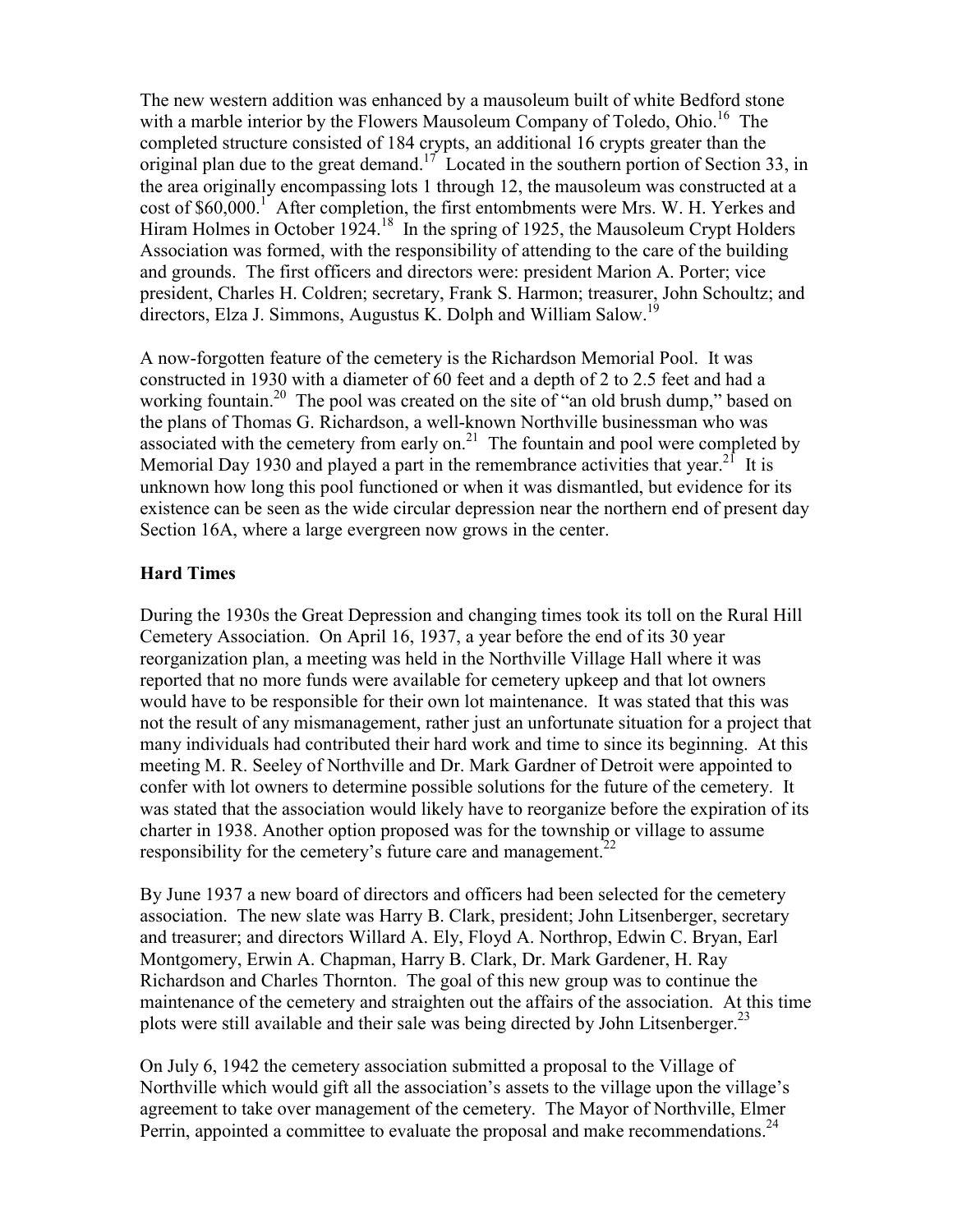The proposal and the committee findings were presented to the citizens of Northville and Rural Hill lot owners at an open council meeting and public hearing on August 3, 1942. The committee report did not recommend accepting the association's proposal due to inadequate records of past transactions, which might expose the Village of Northville to lawsuits. A counterproposal was presented by the committee in which the village would operate and maintain the cemetery with reimbursement from the association's funds, but without assuming ownership of the property.<sup>25</sup> This counterproposal was accepted in April 1943, with work in the cemetery being carried out under the supervision of the City Engineer, Earl Montgomery.<sup>26</sup>

The number of interments at Rural Hill decreased through the late 1930s and into the 1940s. This may be due to dissatisfaction with cemetery upkeep and the uncertain future of its association, as well as increased cemetery options available elsewhere, like Grand Lawn Cemetery in western Detroit (est. 1908), Parkview Memorial Cemetery (est. 1926) and Glen Eden (est. 1929) in Livonia, and Oakland Hills Memorial Gardens in Novi (est. 1929). Sufficient space was available during this time period, with Sections 32, 35 and 36 (now 38) having few or no burials.

As the end of World War II became evident, and with the cemetery under new management, demand for more burial plots increased. This resulted in the opening of two new sections. The first was Chapel around 1945; located near the entrance of the cemetery, the original 1885 plan shows the intention for a chapel to be built here, but it was never carried out. The second was Section 32 around 1947, which was planned as part of the 1923 addition. Most of the lots in Section 32 were divided into half and quarter lots when sold, indicating a decreased need for large family lots.

## **Village Takes Ownership**

In the fall of 1947 plans were underway for the Village of Northville to take over the cemetery, including the mausoleum.<sup>27, 28</sup> The transfer of ownership was finalized at the Village Commission meeting on June 7, 1948, with the acceptance of the May  $25<sup>th</sup>$  offer of sale for one dollar by the Rural Hill Cemetery Association.<sup>29, 30</sup>

With the Village of Northville's new role as owner of Rural Hill Cemetery, Alex Serra was named as sexton and Darwin Harper Britton as superintendent in June 1949. In addition, a new three-person cemetery board was appointed in December 1949, composed of A. Malcolm Allen, Charles Carrington and Cyril Frid. In his new position Britton started a large undertaking of resurveying the cemetery and compiling information about existing lot owners and previous interments.<sup>28, 31</sup> Great efforts to collect this information were demonstrated by a plea in the *Northville Record* in May 1950.<sup>32</sup> The results of Britton's efforts are recorded in the Section Map and Lot Map Books. This valuable work was cut short by his tragic death in an automobile accident on Oct 7, 1950.<sup>33</sup> After Britton's death, A. Malcolm Allen was appointed as the new superintendent of the cemetery.<sup>34</sup> Proprietor of Allen Monuments and Northville's mayor from 1958-1978, Allen also committed his service to the management of the cemetery for 40 years without compensation.<sup>35</sup>

In the early years of the Village's management, new burial space was created in alreadydeveloped areas by starting to utilize the easements between some sections and lots. At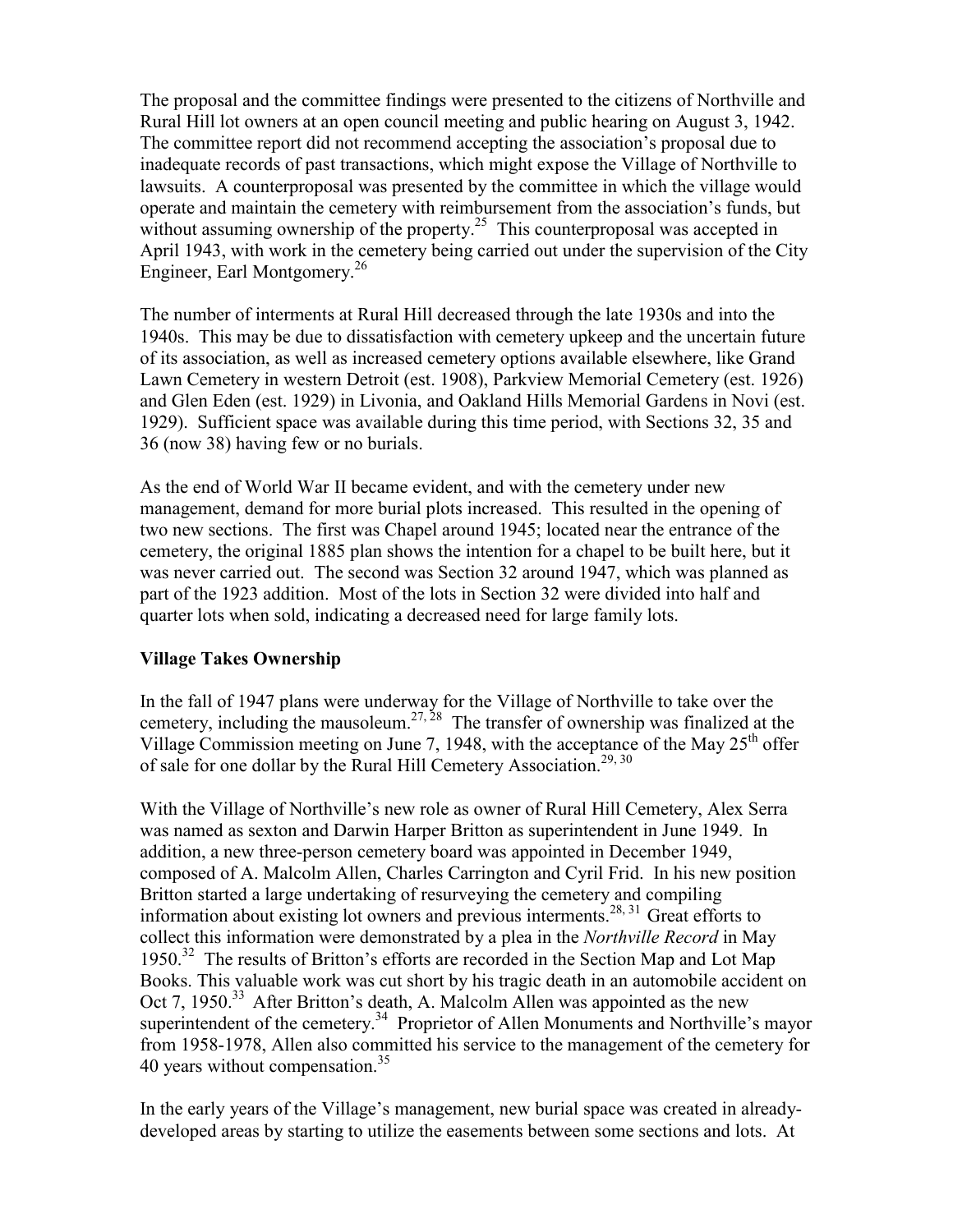this time the Village also created Babyland 1 from undeveloped area on the west side of Section 30. Prior to this time, the only evidence of a dedicated infant interment area is along the fence line of Lot 3, Section 20 (now part of Section 19), which contains four marked graves ranging from 1941 to 1944.

Management of the cemetery by the Village, and later the City of Northville starting in 1955, continued to meet the needs of the Northville area. New burial space was added through the continued development of easements and the opening of the Veterans Memorial Plot in 1953, Singles 1 in 1954, and Section 38 (originally Sections 35 and 36) around 1957. The development of Section 38 reflects the new purchasing pattern that began in the early 1940s of dividing lots into halves, quarters or even single graves. Unlike the older areas which are characterized by family lots, Section 38 and contemporary sections are a complex patchwork of unrelated names and markers.

To keep up with the needs of a growing population, a second mausoleum was proposed for the cemetery in the spring of 1952. Plans for construction were submitted to the Village Commission for a structure of Indiana limestone containing 200 to 400 crypts, as well as a chapel.<sup>36, 37</sup> The proposal appeared to have great support among members of the Village Commission and the Cemetery Board, but by the end of 1954 no action had been taken and the issue must have been dropped.<sup>38</sup>

By the latter half of the 1960s, the last spaces in Section 38 were being purchased and the vastly unused portion of Section 31 against the western boundary fence was developed into Singles 2 and Babyland 2 in 1966.

## **Modern Times**

Today the cemetery is marked at the intersection of 7 Mile Road and Rural Hill Drive by a black granite sign inscribed "Rural Hill Cemetery, In Memory of Elmer M. Richards." This sign is a newer version of the one that was installed in May 1971 by Ermal Richards in memory of her husband.<sup>39</sup> The only previous mention of a sign marking the cemetery entrance comes from a 1931 *Northville Record* editorial: "A beautiful place it is but we wished as we entered that someone would put up a new sign to replace the present rusty one on the big brick columns."<sup>40</sup>

As available space in the cemetery diminished, the City began to develop the 21 acres that the Village had acquired prior to 1953 at the southern end of the current property. $41$ The first areas of this new development were Sections 40A and 40B, where burials began in 1972 and 1974, respectively. At this time the previous practice of dividing a section into lots was abandoned in favor of a hedgerow tier system with back-to-back markers.<sup>42</sup> The cemetery continued to fill and Section 8R was created in 1976 out of a narrow road between Sections 8 and 9. As needs continued, Sections 40C and 40D were laid out and made available by 1977.

The time period from 1980 to 2000 saw the increased urbanization of the City and Township of Northville, and Rural Hill Cemetery continued to meet the needs of this growing population. New space was created by the ongoing development of easements and minor roads, which resulted in the following sections: 10A, 17A, 25R, 29A, 34B and 37A. Expansion into more of the southern 21 acres led to Sections 41A and 41B. Also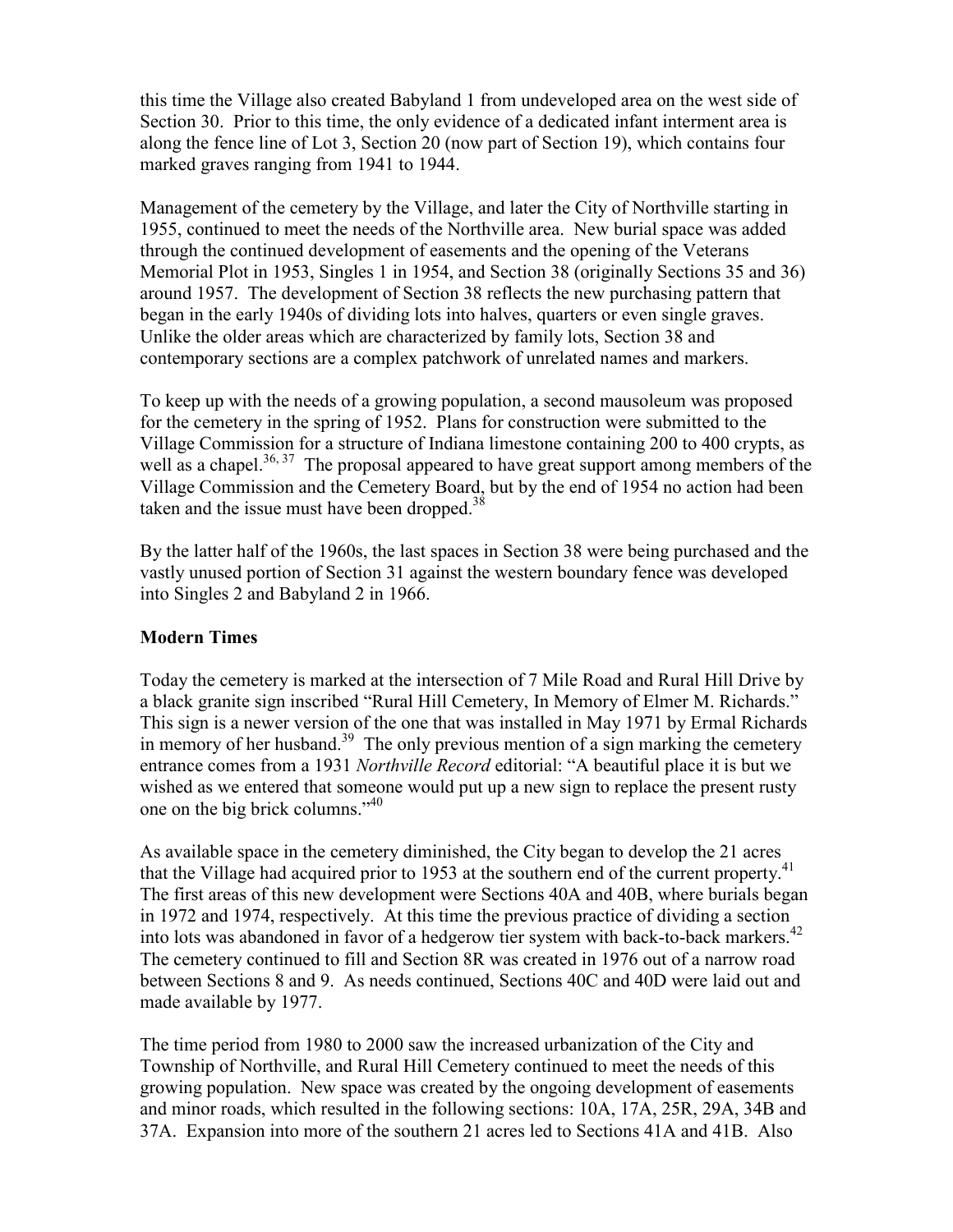during this time, land was salvaged out of sections that had been deemed undesirable in the past. Section 16A was created around 1989 by correcting drainage problems that prevented the full utilization of Sections 15 and 16; Section 11A was made by correcting slope issues in the minimally-developed original Section 11 in 1992.

The issue of limited space continued into the new millennium and was addressed by creating Sections 10B and 17R out of remaining easements. In addition, resourceful engineering allowed for the establishment of Section 19A from the low-lying area at the north end of old Section 19. In 2003, Section 34S was created along the eastern edge of Singles 2 to meet the growing demand for interment of cremains. In the same year, the remaining area at the tip of Sections 40C and 40D was laid out as Section 40E.

Expansion into the last remaining parts of the southern property, which was located in Northville Township, had been challenged by neighbors in the area since at least 2000.<sup>43</sup> To remedy the contested development of these 5.8 acres, the land was annexed by the City of Northville from the Township, thus circumventing complicated rezoning issues.<sup>44, 45, 46</sup> Clearing the land that would become Section 43 began in 2003.<sup>46</sup> In 2005, Sections 42 and Section 43 were opened and would continue to fulfill the community's needs until around 2018, by which time most of the graves were purchased.

The most recent expansion occurred in 2019 with the platting of Sections 44A and 44B, consisting of over 500 new graves, and included the construction of a ring road around Section 43.

Some future growth may still be possible in the southern area, but due to development it appears that no new land would be available to purchase for further expansion beyond the cemetery's current boundaries.

### **Areas of Special Interest**

#### **Single Burials**

As the Rural Hill Register of Deeds Book only records the purchase of family lots, it is unknown how the cemetery originally planned to address the concerns of individuals who did not want to buy a family lot or only required a single grave. It is possible that Section 19 was used to fill this need. This section is primarily composed of a sparse smattering of marked graves and most of it is lacking clearly defined lots. Dates on markers range from the beginning of the cemetery to a few modern interments of cremains. One unmarked grave is that of Mary Adline Jarrait, who is listed in the meager association records as being interred in Section 19, lot 19. She died on June 6, 1887, followed by her two baby daughters who died a few days later and were buried with her. With Section 19 having such limited grave markers and so few existing records, it most likely contains many unmarked single graves.

As time went by, some solitary lots in other sections appear to have been used to address the need for single burials. Tiny Section 31, where the earliest marker is from 1938, may have been created especially for this issue.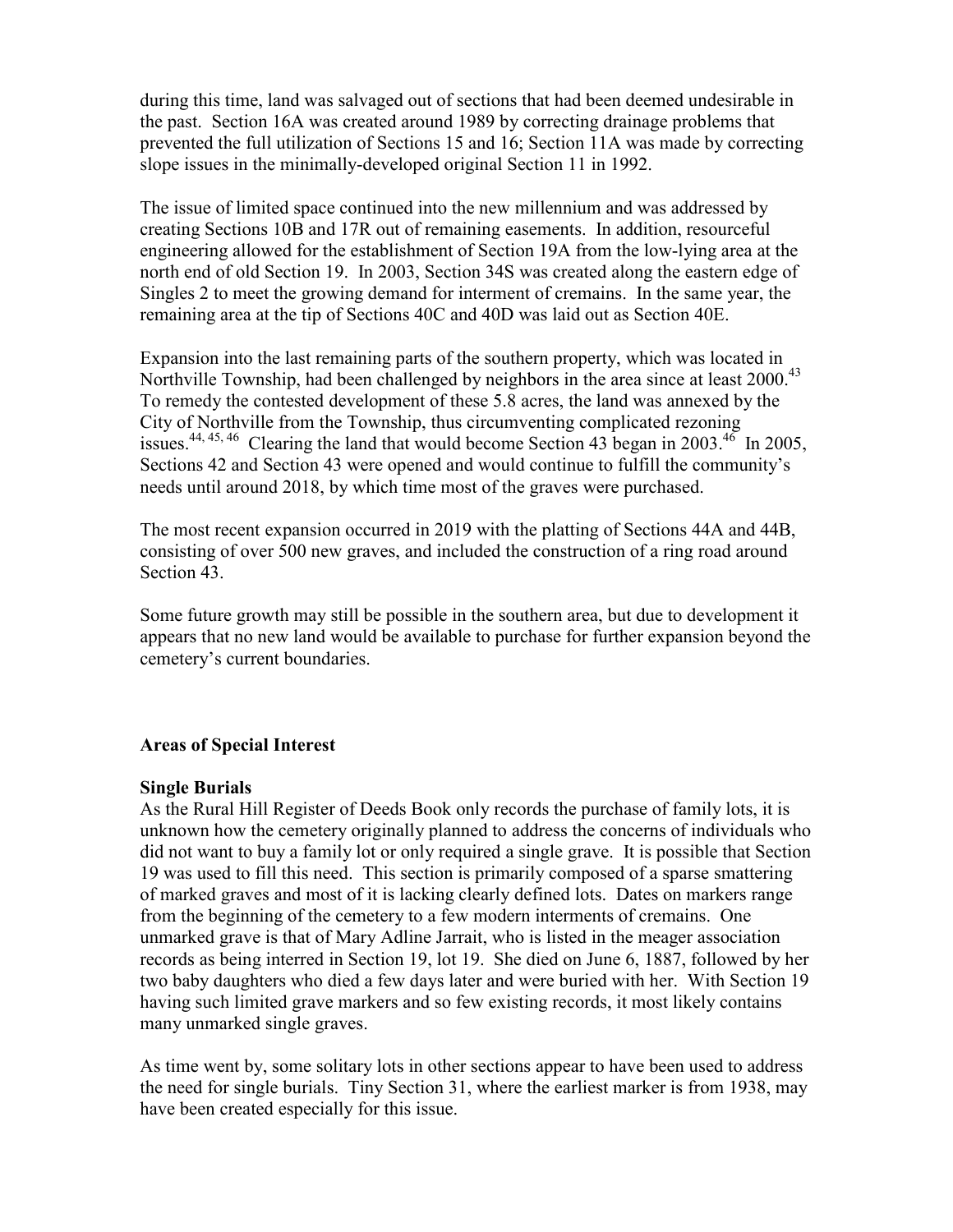Formally addressing the need for single burials, Singles 1 was established in 1953 along the south side of Section 19 and contained about 90 graves. Once this area was full, Singles 2 opened on the west side of the cemetery in 1966 with room for a further 117 individuals. The newest area for single graves is Singles B, which opened in 1983 and is still open to further interments.

In addition to supplying graves for single individuals, the Singles sections were also used to meet the needs of local institutions. Maybury Sanitarium (in operation from 1921 to 1969), Eastlawn Sanitarium (1923 to 1976) and Northville State Hospital (1952 to 2003) all utilized Rural Hill on occasion for interments. Many of these graves are unmarked.

#### **Potter's Field**

A potter's field is defined by Wikipedia as "a place for the burial of unknown, unclaimed or indigent people." A *Northville Record* article from 1928 reports the burial of Alfred Peters on May  $16<sup>th</sup>$  in "a little spot set off from the rest of Rural Hill." The article is entitled "First Burial in Potter's Field Takes Place Here: Alfred Peters Goes to His Grave with No One to Mourn Death."<sup>47</sup> The location of this potter's field is now unknown and there is no mention of it in the City Records. Likewise, Alfred Peters' grave is unmarked and he is the only individual identified as being buried in this location.

#### **GAR Lot**

On January 4, 1888, the Allen M. Harmon, Post 318 of the Grand Army of the Republic (GAR) purchased lot 11 of Section 18 for the purpose of respectfully laying some of their members to rest. This lot contains the markers for twelve soldiers, five of whom were reinterred from other locations, as their deaths occurred before the opening of the cemetery. The cannon standing over the GAR lot was moved there in 1897, as reported in the *Northville Record*: "The GAR post moved their cannon to Rural Hill Cemetery this week and located it on the post's burial plot."<sup>48</sup> The last burial in this lot took place in 1909.

### **American Legion Lot / Veterans Memorial Plot**

Following the end of World War I, an American Legion post was established in Northville in September 1919 as a patriotic veterans organization.<sup>49</sup> This would become American Legion Post 147. By February 1920, this post had already been named in honor of Lloyd Green, "the first one of our boys to make the supreme sacrifice overseas," who died on Oct. 2, 1918 in France.<sup>50, 51</sup> After nearly two years, Lloyd Green's remains were returned to Northville and interred in Rural Hill Cemetery on Sept. 18, 1921.<sup>51</sup> The first mention of an American Legion lot in the cemetery appeared in the Lloyd H. Green Post Notes in the *Northville Record* on October 26, 1923: "During the past week the post members have graded and seeded down their lot at the cemetery. . . With a little additional work on it in the spring they will have a very pretty lot." There is no record of an American Legion lot in the cemetery records, so it is unknown when it was purchased and if this is where Lloyd Green's remains were originally placed in 1921.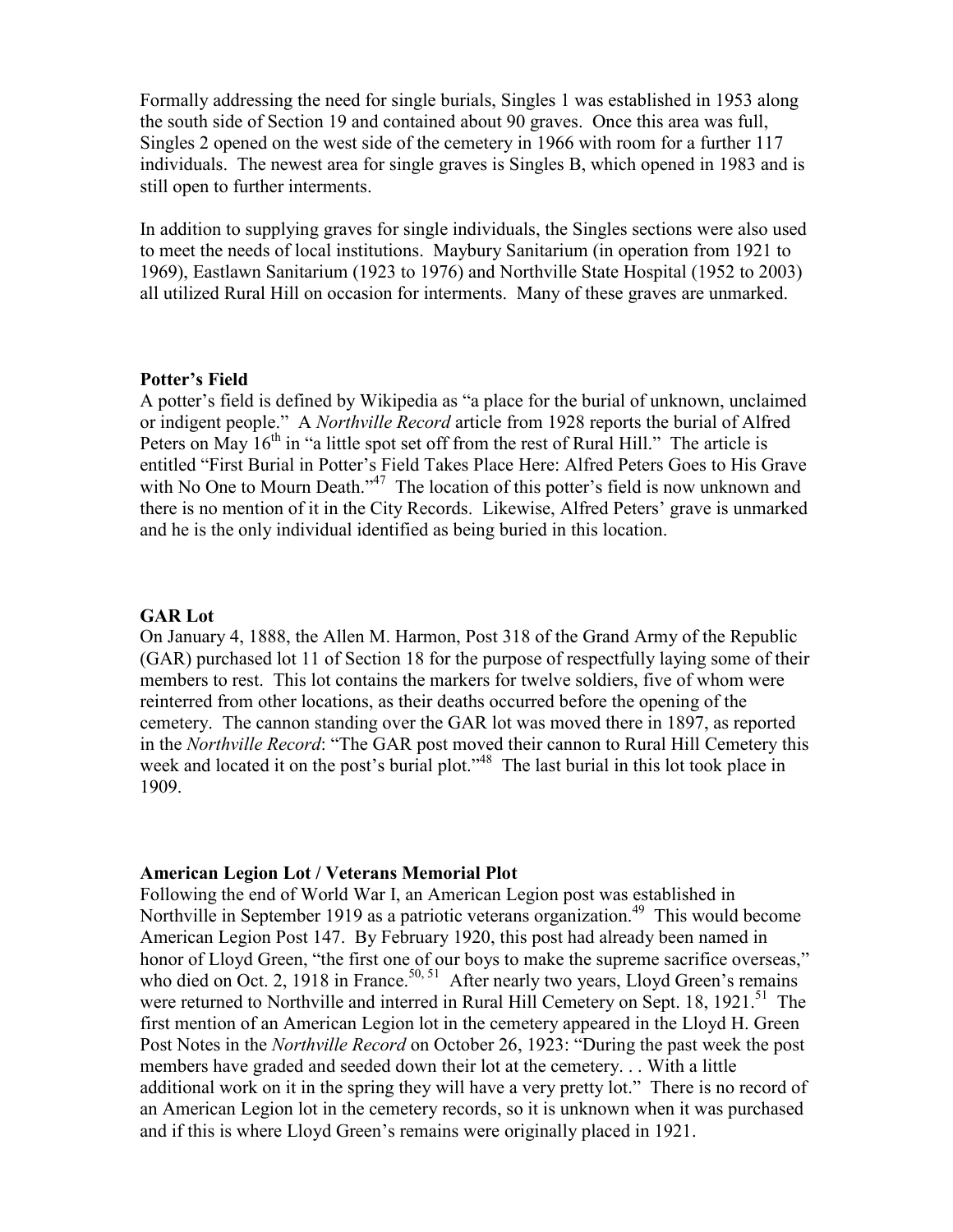The exact location of the American Legion lot is not known, but a *Northville Record* article from 1966 described it as "a 14 grave plot in the northeast section of the cemetery."<sup>52</sup> The obituaries of five veterans specify this lot as their final resting place: Lawrence E. Chandler (d. July 6, 1931),<sup>53</sup> Frank Poutney (d. Apr. 4, 1937),<sup>54</sup> John A. Buswell (d. Mar. 9, 1939),<sup>55</sup> Frank Zyla (d. Dec. 6, 1946),<sup>56</sup> Robert Snavely (d. May 3, 1951).<sup>57</sup>

The idea for a larger veterans plot was proposed in June  $1952$ <sup>58</sup>. This would become the 248-grave Veterans Memorial Plot that was dedicated on Memorial Day 1953.<sup>59</sup> There are varying accounts on how the land for this plot was acquired. A November 1952 article in the *Northville Record* stated that, "[the plot] was given by the village a few months ago,"<sup>60</sup> while a later article recorded that the original American Legion lot "was traded for the present site in the southeast corner of the cemetery."<sup>52</sup> However the land was obtained, the plot was "carved out of the brown earth by hand over a year's period by American Legion and Veterans of Foreign Wars [Post 4012] members"<sup>59</sup> from the original Sections 21 to 24. It is believed that all individuals who were interred in the original American Legion lot were moved to this new lot; three whose identities which could not be definitively confirmed at the time of movement are now marked by blank stones. This plot has been and continues to be an important part of the Memorial Day celebrations in Northville every year since 1953.

#### **Masonic Lot**

The Masonic Blue Lodge purchased Lot 8 East in Section 17 on August 1, 1908. The Northville Lodge #186 F. & A.M. was chartered on January 11, 1866. There are no gravestones in this lot, and it is unknown if the lot was ever used.

 $\_$  , and the set of the set of the set of the set of the set of the set of the set of the set of the set of the set of the set of the set of the set of the set of the set of the set of the set of the set of the set of th

#### CITATIONS:

- 1. "Local Cemeteries Well Maintained." *The Northville Record*, June 19, 1931, 6.
- 2. "State Items." *Detroit Free Press*, November 16, 1885, 7.
- 3. "History of Oakwood Cemetery is Dug Up By Earl L. Reed." *The Northville Record*, June 3, 1954, 3.
- 4. Wayne County (Michigan). Register of Deeds v. 292: 232; FHL digital image 453 of DGS 8580913, *FamilySearch.org* (https://www.familysearch.org/en/ : accessed 19 March 2021); citing FHL microfilm 926441.
- 5. "Village to Build Cemetery Bridge." *The Northville Record*, June 12, 1914, 1.
- 6. "Northville. The City in Brief." *The Northville Record*, June 26, 1908, 5.
- 7. "Happenings in Local Society." *The Northville Record*, September 4, 1914, 5.
- 8. "Minor State Happenings." *The Ann Arbor Democrat*, April 23, 1886.
- 9. "Northville. The City in Brief." *The Northville Record*, April 10, 1908, 5.
- 10. "Town Talk." *Northville Record*, May 24, 1889, 1.
- 11. "Northville. The City in Brief." *The Northville Record*, November 6, 1903, 5.
- 12. "New Cemetery for Northville." *The Detroit Times*, July 9, 1908.
- 13. "Northville. The City in Brief." *The Northville Record*, August 28, 1908, 5.
- 14. "Northville. The City in Brief." *The Northville Record*, July 31, 1908, 5.
- 15. "Local." *The Northville Record*, May 4, 1923, 5.
- 16. "Northville to Have Mausoleum." *The Northville Record*, September 7, 1923, 1.